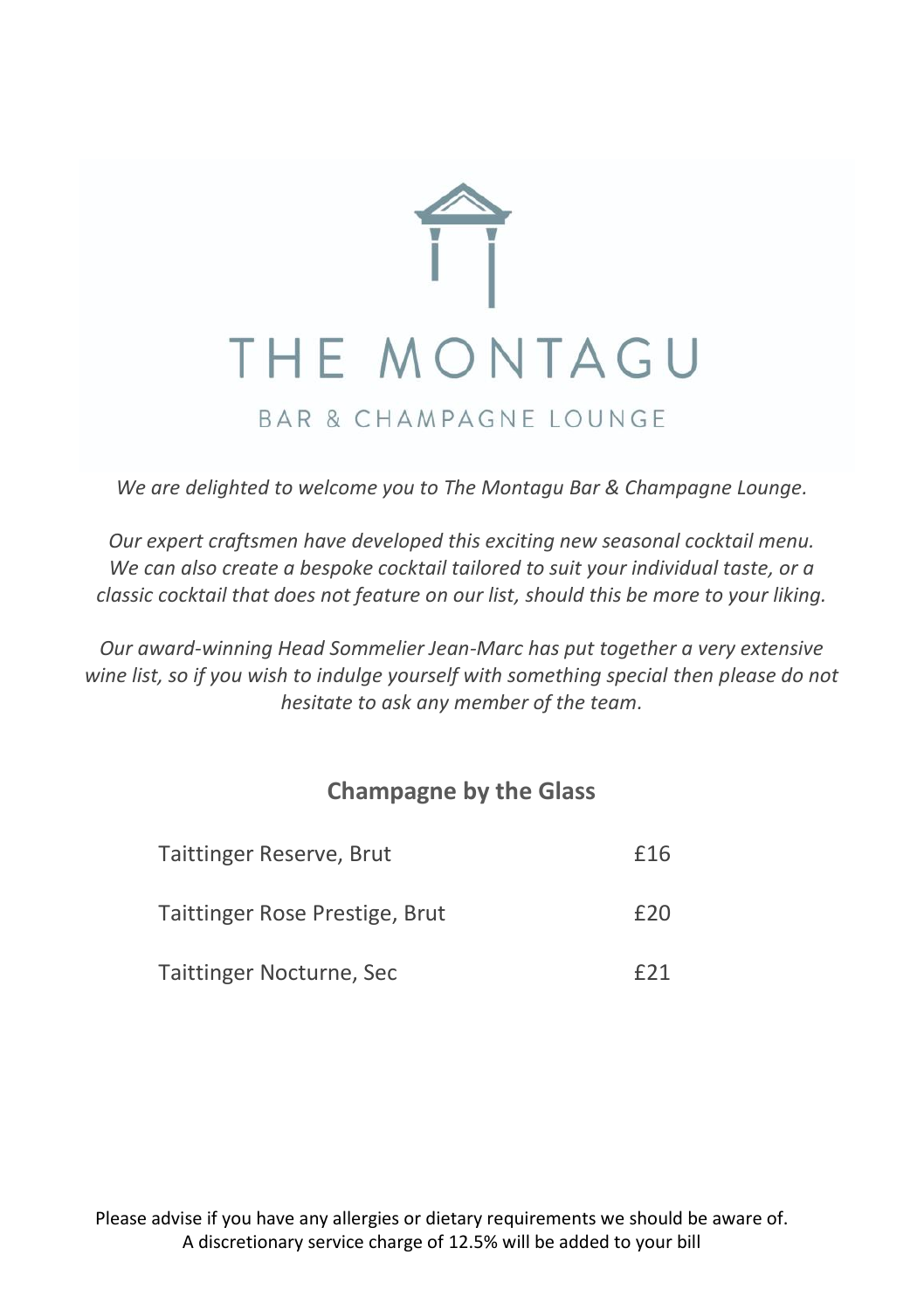

## **CHAMPAGNE**

| House Cuvée                                         |           |      |
|-----------------------------------------------------|-----------|------|
| 2 Taittinger Brut Reserve                           | <b>NV</b> | £80  |
| <b>Brut</b>                                         |           |      |
| 7 Pommery                                           | <b>NV</b> | £85  |
| 9 "R" de Ruinart Brut                               | <b>NV</b> | £115 |
| 12 Taittinger Prestige Nocturne                     | <b>NV</b> | £130 |
| <b>Blanc de Blancs</b>                              |           |      |
| 17 Ruinart Blanc de Blancs                          | <b>NV</b> | £145 |
| 18 Taittinger, Comtes de Champagnes Blanc de Blancs | 2007      | £230 |
| 33 Champagne Deutz, Amour de Deutz                  | 2010      | £350 |
| <b>Brut Rosé</b>                                    |           |      |
| 13 Taittinger Prestige Rosé                         | <b>NV</b> | £100 |
| 14 Ruinart Brut Rosé                                | <b>NV</b> | £145 |
| 15 Perrier Jouët Blason Rosé                        | <b>NV</b> | £110 |
| 16 Laurent-Perrier Rosé                             | NV.       | £150 |
| 18 Taittinger, Comtes de Champagne Blanc de Blancs  | 2007      | £230 |
| 19 Taittinger, Comtes de Champagnes Rosé            | 2006      | £330 |
| <b>Special Cuvée</b>                                |           |      |
| 26 Taittinger, Prelude Grands Cru                   | <b>NV</b> | £155 |
| 27 Taittinger Brut Vintage                          | 2013      | £135 |
| 28 Taittinger, Folies de la Marquetterie            | <b>NV</b> | £145 |
| 30 Perrier Jouët Belle Epoque                       | 2012      | £240 |
| 31 Pol Roger, La Cuvée Sir Winston Churchill        | 2009      | £400 |
| 32 Krug Grande Cuvée                                | <b>NV</b> | £275 |
| 34 Dom Pérignon                                     | 2010      | £300 |
| 35 Louis Roederer Cristal                           | 2008      | £345 |
|                                                     |           |      |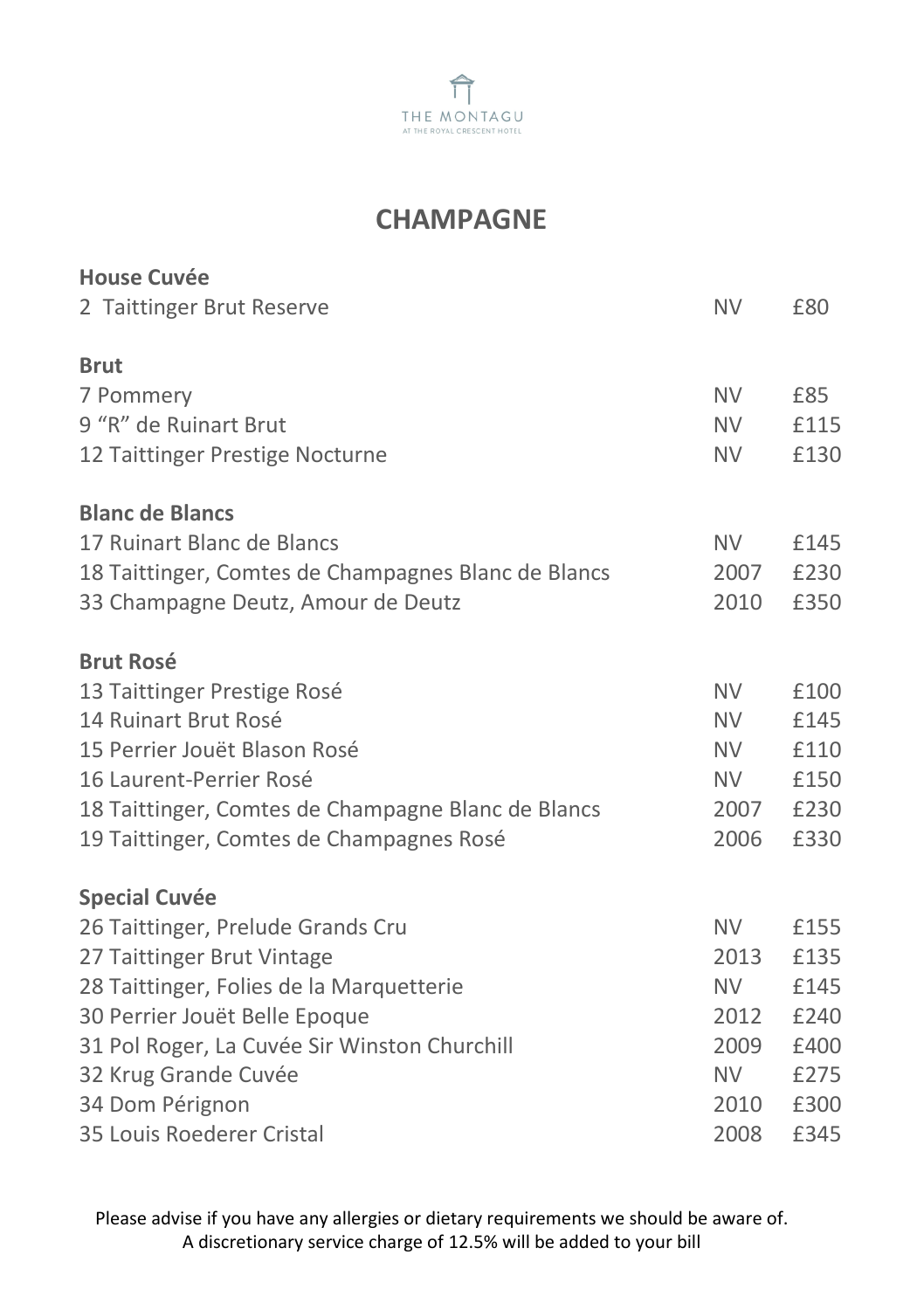

# **Selection of Bespoke Champagne Cocktails £17.00**

## **Queen of the Blues**

Sipsmith Gin, Apple Juice, Blue Curaçao, Lemongrass Ginger Cordial, Champagne

**Grand Champagne** Grand Marnier, Orange, Elderflower, Champagne

**Mandalay** 77 Peach Gin, Lychee Juice and Liqueur, Lavender, Champagne

**Fizzy Swan** Sipsmith Sloe Gin, Chambord, Champagne

# **Seasonal Signature Cocktails £16.50**

## **Long and Refreshing**

## **Mews Garden**

Sipsmith Gin, Manzana Liqueur, Strawberries, Basil and Lime Leaves, Mediterranean Tonic

## **Black Pearl**

Beckford Spiced Rum, Crème de Mure, Lime Juice, Ginger Beer

#### **Uzès**

Plantation Rum, Triple Sec, Lime Juice, Orange and Pineapple Juice, Elderflower

## **Cannella**

Vodka, Cannella Liqueur, Lime Juice, Lemon Tonic, Rosemary, Beckford Spiced Rum Float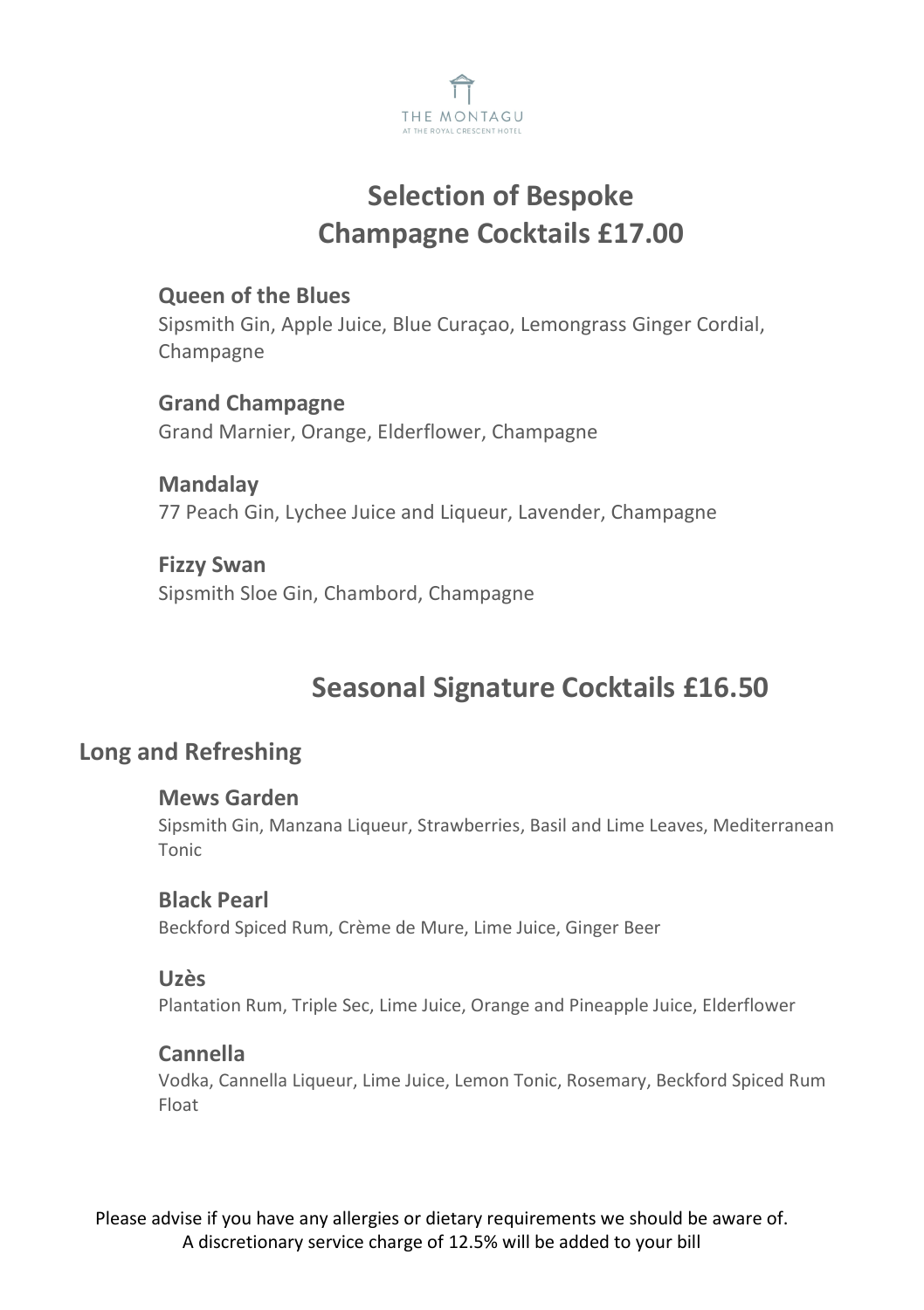

## **Short and Dazzling**

**Mediterranean Dream** 77 Passion Fruit Gin, Grapefruit, Lime Juice, Elderflower, Thyme

**Ed's Lychee Delight** Sipsmith Lemon Drizzle, Lychee Liqueur, Apple Juice, Rose

### **White Pearl**

Beckford Coconut Rum, Cacao Liqueur, Coconut Milk, Anis and Cardamom

# **Fun with no Buzz (non-alcoholic) £8.50**

## **Cactus**

Elderflower, Agave Syrup, Lime, Mint, Apple Juice

#### **Light Strawberry**

Strawberry Purée, Rose Syrup, Soda Water

#### **Sweet Paradise**

Apple Juice, Passion Fruit Purée, Lime Juice, Strawberry Syrup, Lemonade

## **Pineapple Bite**

Sipmith Freeglider, Pineapple Tarragon and Lime Leaves Cordial, Pineapple Juice, Lemon Tonic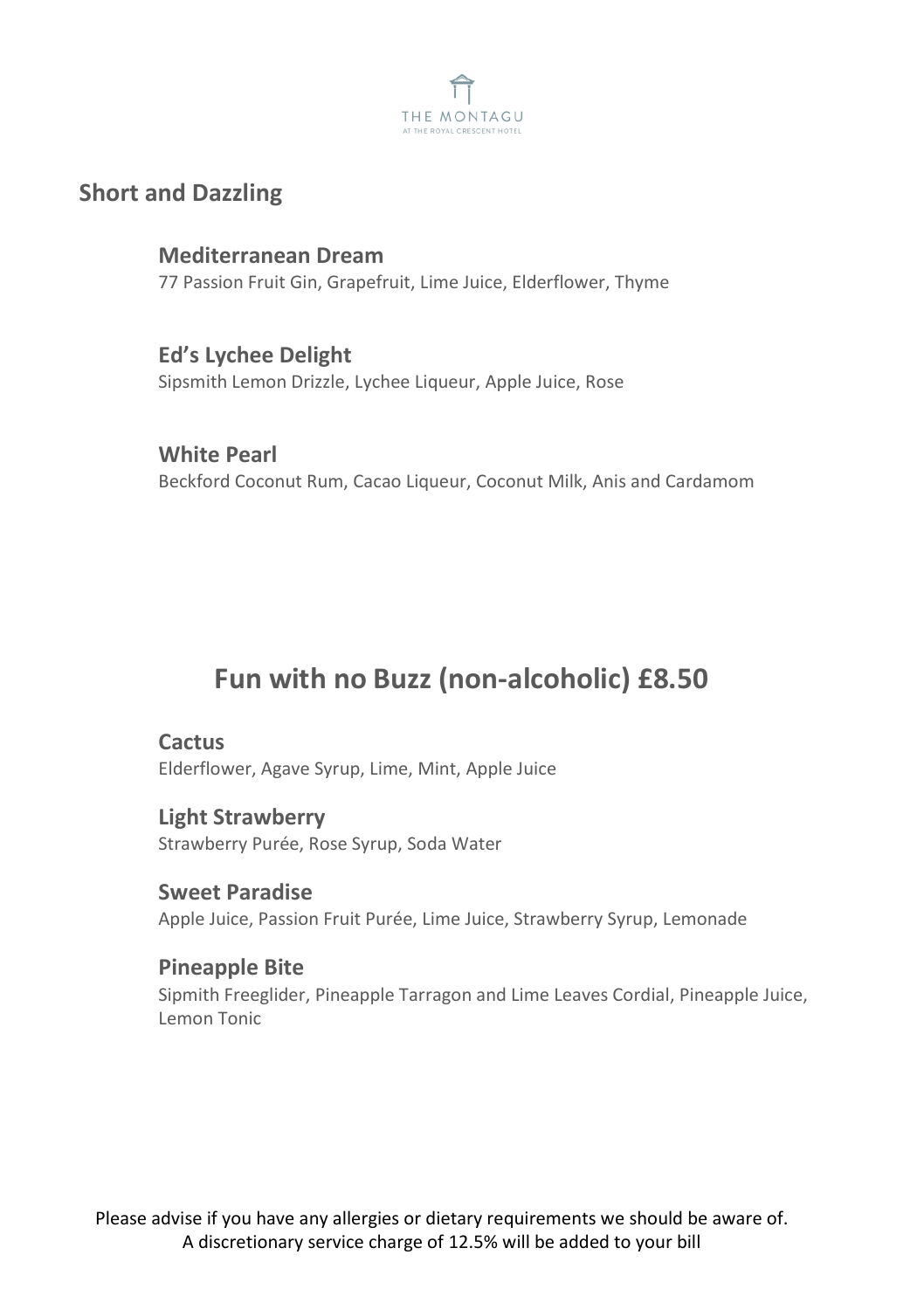

# **Wine by the Glass**

| <b>White Wine</b>                              |                | 125ml |
|------------------------------------------------|----------------|-------|
| Sauvignon Blanc, La Campagne, France           |                | £8.5  |
| Pinot Grigio, Corte Vigna, Italy               | £9             |       |
| Riesling, Dr. Loosen, Germany                  |                | £9    |
| Picpoul, Saint-Peyre, France                   |                | £9    |
| Chardonnay, Tilia, Argentina                   |                | £9.5  |
| Petit Chablis, Lamblin & Fils, France          |                | £11.5 |
| <b>Red Wine</b>                                |                | 125ml |
| Cabernet Sauvignon, La Campagne, France        |                | £8.5  |
| Pinotage, Kleine Zalze, South Africa           |                | £9    |
| Pinot Noir, Luis Fillipe, Gran Reserva, Chille |                | £12   |
| Rioja, Vina Pomal, Spain                       |                | £11.5 |
| Medoc, Chateau Nouret, France                  |                | £13   |
| <b>Rosé Wine</b>                               |                | 125ml |
| Les Quatre Tours, Provence, France             |                | £9.5  |
| <b>Aperitifs</b>                               | 50ml           | 25ml  |
| Campari                                        | £9             | £4.5  |
| Suze                                           | £9             | £4.5  |
| Martini Bianco                                 | £9             | £4.5  |
| Martini Rosso                                  | £9             | £4.5  |
| Lillet Blanc                                   | £9             | £4.5  |
| Ricard                                         | £9             | £4.5  |
| Ricard                                         | £9             | £4.5  |
| Pampelle Ruby Red                              | £9             | £4.5  |
| Cocchi Americano                               | £9             | £4.5  |
| <b>Beers/Cider</b>                             | <b>Bottles</b> |       |
| Peroni                                         | £6.50          |       |
| Estrella                                       | £6.50          |       |
| <b>Meantime Pale Ale</b>                       | £6.50          |       |
| <b>Bath Gem Ale</b>                            | £7.50          |       |
| Orchard Pig Cider                              | £7.50          |       |
| Lucky Saint Low Alcohol                        | £6.50          |       |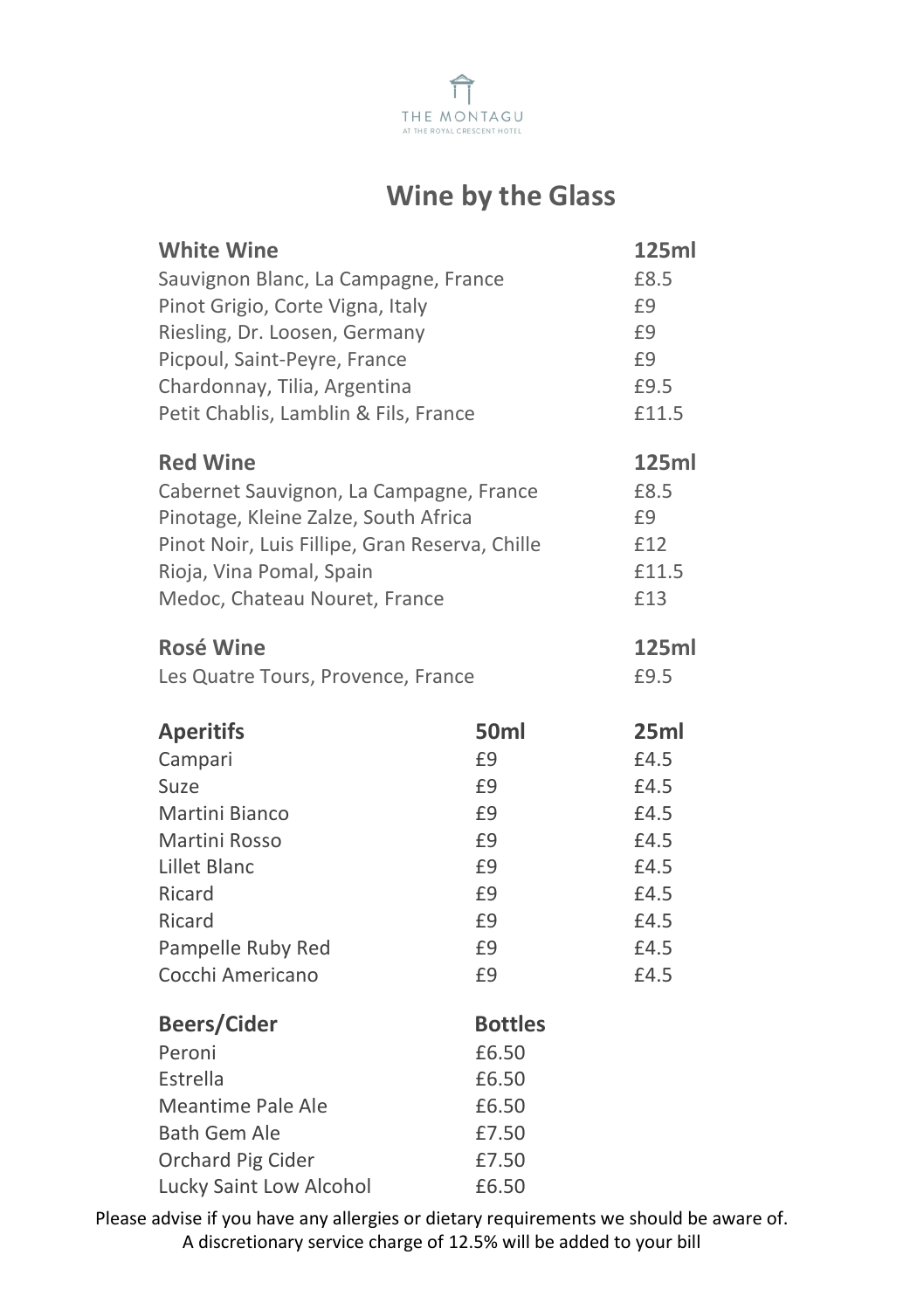

| Gin                                          | <b>50ml</b>      | 25ml         |
|----------------------------------------------|------------------|--------------|
| Sipsmith London Dry                          | £10              | £5           |
| Sipsmith Lemon Drizzle                       | £12              | £6           |
| Sipsmith Sloe Gin                            | £12              | £6           |
| 77 Passion Fruit                             | £10              | £5           |
| 77 Peach                                     | £10              | £5           |
| Mirabeau Rose                                | £12              | £6           |
| <b>Bombay Sapphire</b>                       | £11              | £5.5         |
| <b>Brockmans Gin</b>                         | £12              | £6           |
| <b>Hendricks</b>                             | £13              | £6.5         |
| Monkey 47                                    | £17              | £8.5         |
| 6 O'Clock Gin                                | £13              | £6.5         |
| Tanqueray                                    | £11              | £5.5         |
| Tarquin's Rhubarb & Raspberry                | £11              | £5.50        |
| Vodka                                        | 50 <sub>ml</sub> | 25ml         |
| Stolichnaya                                  | £10              | £5           |
| Belvedere                                    | £15              | £7.5         |
| Grey Goose                                   | £13              | £6.5         |
| Mermaid                                      | £13              |              |
| Tequila / Mezcal                             | 50 <sub>ml</sub> | 25ml         |
| El Jimador Blanco                            | £10              | £5           |
| Mezcal Verde                                 | £10              | £5           |
| Olmeca Reposado                              | £14              | £7           |
| Vivir Anejo                                  | £14              | £7           |
| <b>Blended Whisky</b>                        | 50ml             | 25ml         |
| Chivas Regal 12y                             | £11              | £5.5         |
|                                              |                  |              |
|                                              |                  |              |
| <b>Famous Grouse</b><br>Johnnie Walker Black | £9<br>£15        | £4.5<br>£7.5 |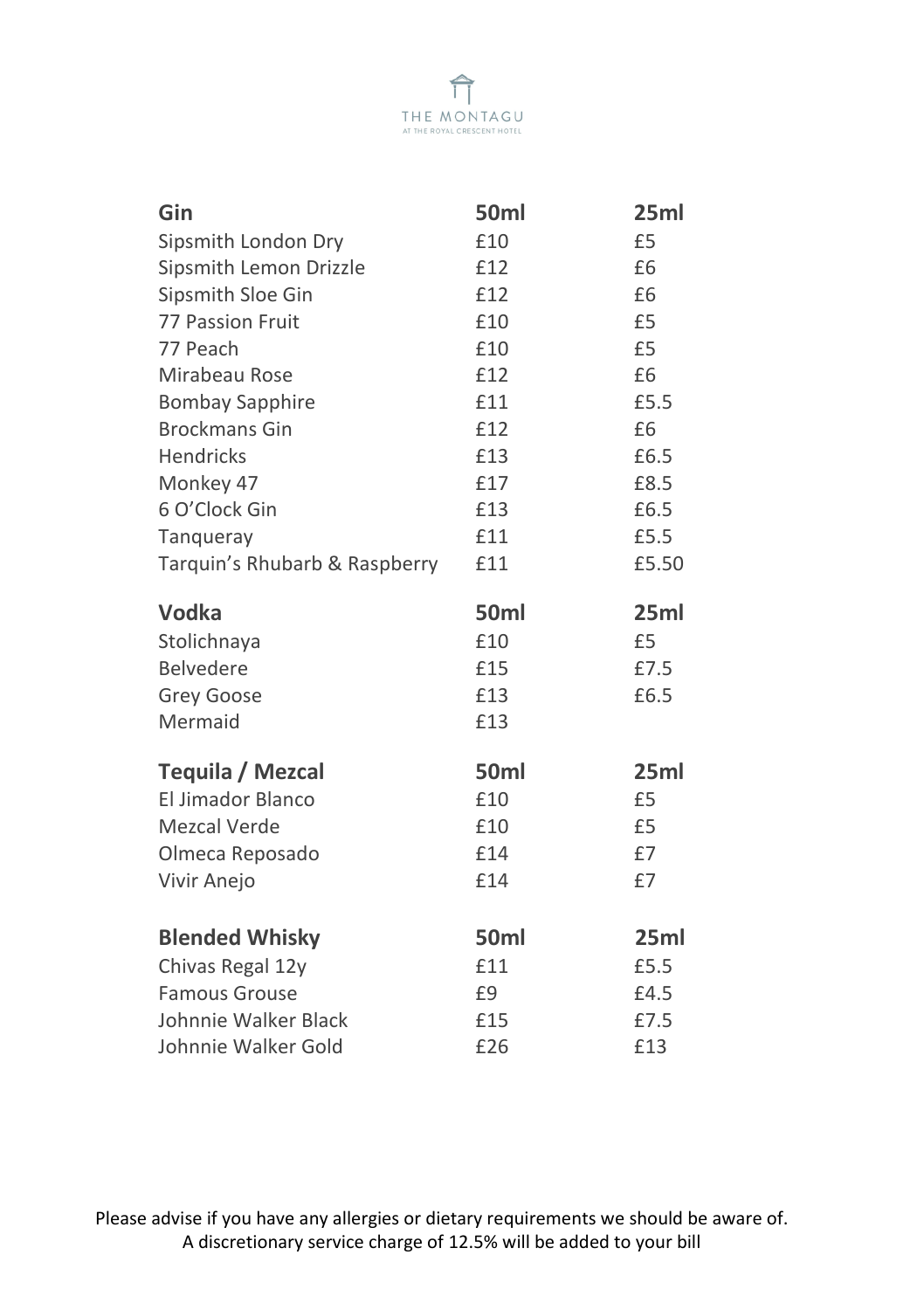

| <b>Irish Whiskey</b><br>Jameson     | <b>50ml</b><br>£10 | 25ml<br>f5 |
|-------------------------------------|--------------------|------------|
| <b>American Whiskey</b>             | 50 <sub>ml</sub>   | 25ml       |
| <b>Jack Daniels</b>                 | £11                | £5.5       |
| <b>Woodford Reserve</b>             | £14                | £7         |
| <b>Makers Mark</b>                  | £12                | £6         |
| Canadian Club                       | £10                | £5         |
| <b>Single Malt</b>                  | 50ml               | 25ml       |
| Auchentoshan 3 Wood                 | £19                | £9.5       |
| Balvenie 12y                        | £17                | £8.5       |
| Balvenie Caribbean Cask             | £19                | £9.5       |
| James Eadie Glenlossie 10y          | £15                | £7.5       |
| Glenfiddich 12y                     | £14                | £7         |
| Glenfiddich 15y                     | £23                | £11.5      |
| Glenfiddich I.P.A                   | £17                | £8.5       |
| Glenmorangie 10y                    | £14                | £7         |
| Highland Park 12y                   | £15                | £7.5       |
| Jura 10y                            | £13                | £6.5       |
| Laphroaig 10y                       | £14                | £7         |
| Talisker 10y                        | £15                | £7.5       |
| The Dalmore 12y                     | £14                | f7         |
| Oban                                | £16                | £8         |
| Rum                                 | <b>50ml</b>        | 25ml       |
| Bacardi                             | £9                 | £4.5       |
| <b>Beckford White pearl Coconut</b> | £10                | £5         |
| <b>Beckford Black Pearl Spiced</b>  | £11                | £5.5       |
| Mount Gay                           | £10                | £5         |
| Plantation                          | £11                | £5.5       |
| <b>Plantation Pineapple</b>         | £16                | £8         |
| Diplomatico                         | £20<br>£23         | £10        |
| Mount Gay XO                        |                    | £11.5      |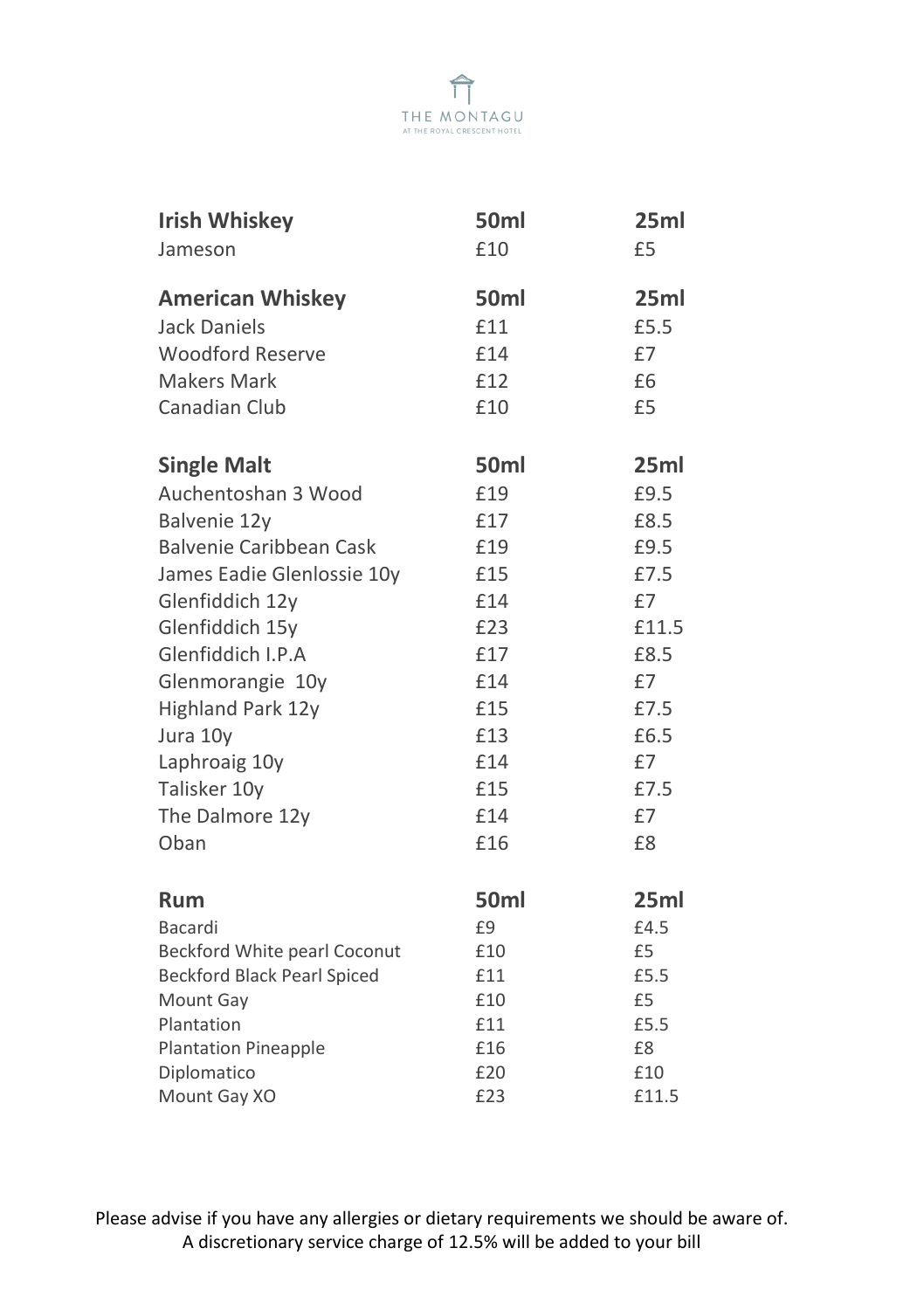

| <b>Sherries</b>            | 50 <sub>ml</sub> | 25ml  |
|----------------------------|------------------|-------|
| Harveys Bristol Cream      | £10              | £4.5  |
| Tio Pepe Fino              | £10              | £4.5  |
| Amontillado                | £10              | £4.5  |
| Cognac                     | 50 <sub>ml</sub> | 25ml  |
| <b>Remy Martin VSOP</b>    | £17              | £8.5  |
| Courvoisier VS             | £12              | £6    |
| Revisseur X.O.             | £50              | £25   |
| Pierre Ferrand Grand Cru   | £35              | £17.5 |
| Maxime Trijol X.O          | £39              | £19.5 |
| Armagnac                   | 50 <sub>ml</sub> | 25ml  |
| Vieil Armagnac 1982        | £45              | £22.5 |
| Vieil Armagnac 1985        | £36              | £18   |
| Viel Armagnac 1990         | £31              | £15.5 |
| Port                       | 50 <sub>ml</sub> | 25ml  |
| Cockburns Ruby Port        | £10              | £5    |
| Cockburns LBV              | £11              | £5.5  |
| Quinta de Malvedos 2005    | £19              | £9.5  |
| Quinta de Vallado 10 y     | £16              | £8    |
| Taylor's 1985 Vintage Port | £41              | £20.5 |
| Delaforce 2000             | £21              | £10.5 |
| Calvados                   | 50 <sub>ml</sub> | 25ml  |
| Famille Dupont Hors d'Age  | £21              | £10.5 |
| Berneroy 5 y               | £15              | £7.5  |